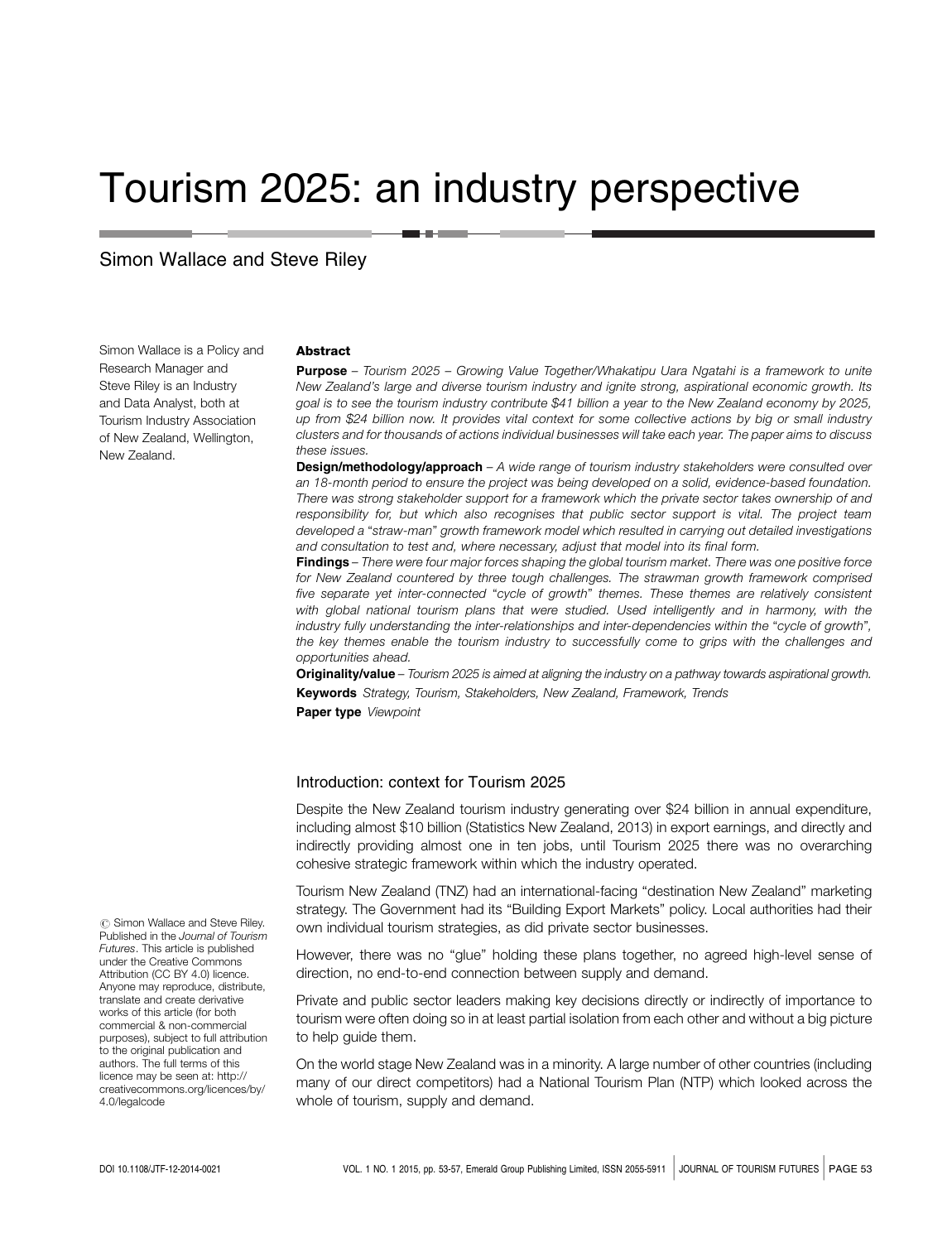New Zealand was dropping off the pace. Our international performance in tourism over the last five years had been poor in terms of visitor expenditure and market share. We needed to act fast, decisively and cohesively.

#### Development of the growth framework

A "NTP" concept was conceived at the 2012 Tourism Industry Association (TIA) Summit. Figure 1 illustrates the various phases for Tourism 2025.

Over the last 18 months, a wide range of tourism industry stakeholders were consulted to ensure the project was being built and developed on a solid foundation.

There was strong stakeholder support for a plan which the private sector takes ownership of and responsibility for, but which also recognises that public sector support is vital.

Early on, stakeholders endorsed the proposition that the two key pillars underpinning the plan should be "economic growth" and "quality of visitor experience".

The project team developed our "straw-man" Growth Framework model as an output of Phase 2, which resulted in carrying out detailed investigations and consultation to test and, where necessary, adjust that model into its final form.

#### The global context: is the industry structured to succeed?

The starting point for the development of the substantive plan was to take a close look at global tourism and to develop an informed understanding of the major forces shaping that worldwide market.

We identified four major forces shaping the global tourism market:

 $\blacksquare$  the growth being driven by the growing middle class, which is creating new outbound markets, predominantly in Asia.

This positive force is countered by three tough challenges:

- $\blacksquare$  the emergence of new tourism destinations;
- $\Box$  the forecast for slowing growth rates for tourism overall, particularly for advanced economies like New Zealand; and
- ' strong and coordinated competition for the tourism dollar from both emerging and advanced economies.

We came to the unmistakable conclusion that we are now in an extremely intense competitive race for the global tourism dollar.

Within that global context, we then looked to see how well our industry is structured in order to work out how best to survive and prosper.

Our conclusion was that, although we have many people and organisations doing great work, the structure within which we operate is not well organised and that is holding back our progress.

One of the major gaps relates to our lack of a systematic, cohesive approach to the collection/ creation, dissemination and use of top quality data and insights (tourism insight) to drive our key strategic decision-making processes.

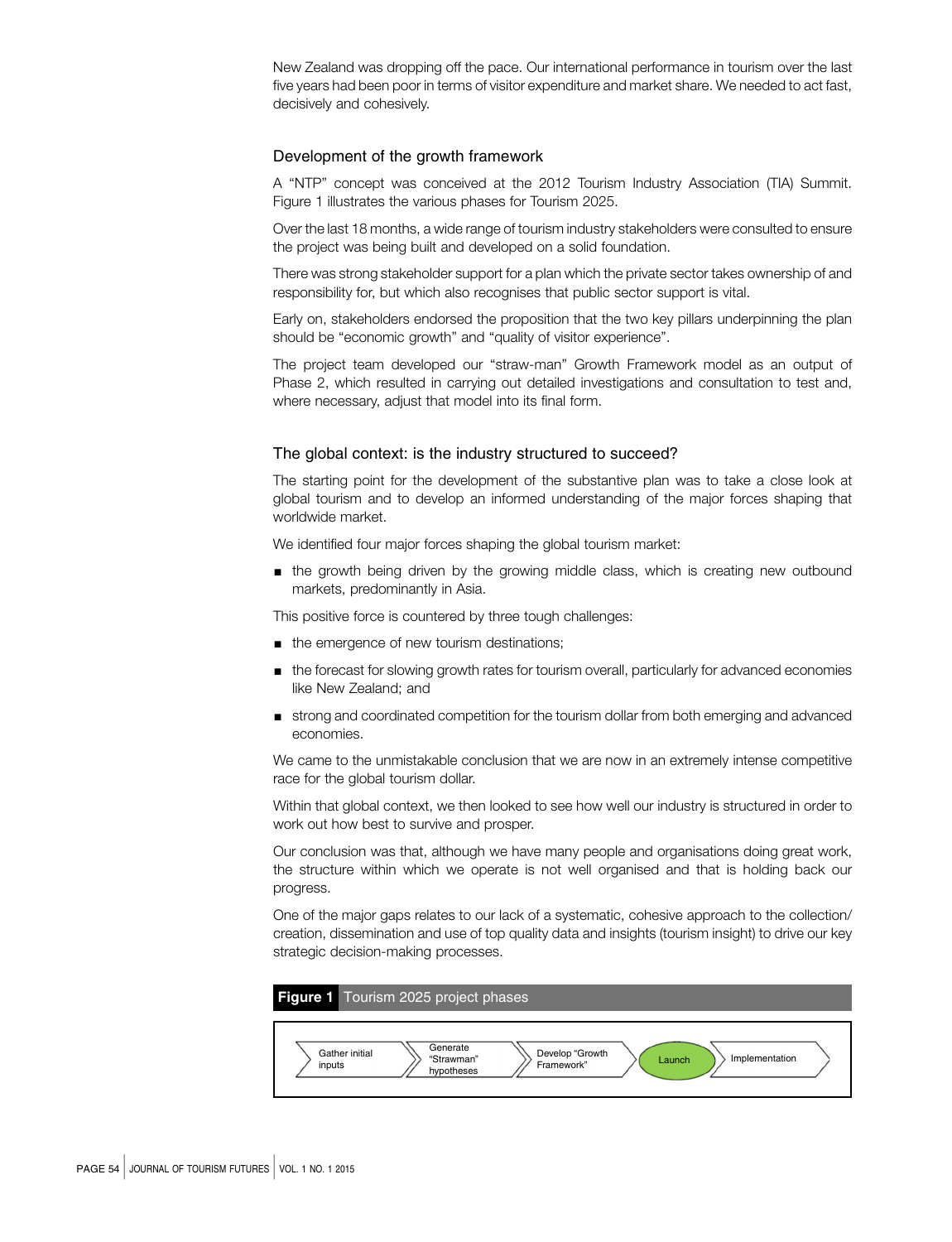## Growth triggers

At the conclusion of Phase 2 of our work, the project team designed a straw-man growth framework. This was made up of the following themes:

- ' shifting the view of productivity from an outcome to an objective;
- ' adopting a "complete journey" view of visitor experience, cascading down to visitor facilitation;
- ' taking a granular-level approach to demand-side product packaging and delivery;
- ' moving sustainable air connectivity to industry-wide priority; and
- $\blacksquare$  at the centre of this is adopting a systematic approach to industry cohesion throughout the multi-year implementation journey.

Within this model we identified what we believe are the five major themes which, if working superbly well together in unison, will trigger strong sustainable long-term economic growth for our Industry. Those themes are:

- prioritise insight to drive and track progress;
- **u** target for value;
- ' drive value through outstanding visitor experience;
- productivity for profit; and
- grow sustainable air connectivity.

There is nothing magical or radically new about the straw-man we have proposed. The themes we have chosen largely appear, in one form or another, in most of the 20 NTPs of other countries that we have studied.

Looked at in isolation, none of the key themes, by themselves, will unlock the growth potential we are targeting.

But used intelligently and in harmony, with the industry fully understanding the inter-relationships and inter-dependencies within this "cycle of growth", these key themes enable our industry to successfully come to grips with the opportunities and challenges in front of us.

To reject this type of model is not an option unless the industry prefers to retain what has largely been a reactive, fragmented and poor performing approach to the survival of our industry in a fast-changing tourism environment at home and abroad.

## A united industry influencing our own destiny

Regardless of how effective the other parts of the proposed Growth Framework are, they will only work if the industry commits to a joined-up, systematic approach to implementation of this plan including further in-depth development of various strategic components.

New Zealand's dairy industry has demonstrated the benefits of industry cohesion operating in a very volatile and fast-changing international environment.

In this respect, the project team has learnt a lot from Australia's Tourism 2020 model which is characterised by a strong, patient 4-5 year long focus on building the necessary foundations for growth before expecting tangible rewards.

Part of implementation will be a periodic (annual) process for assessing and communicating performance against the framework. Again, there is much to learn from Australia's approach to this.

# Our aspirational goals

Tourism is a complex, multi-dimensional, tough, highly competitive industry, but by aligning behind a common goal each of us can then work on overcoming the particular obstacles we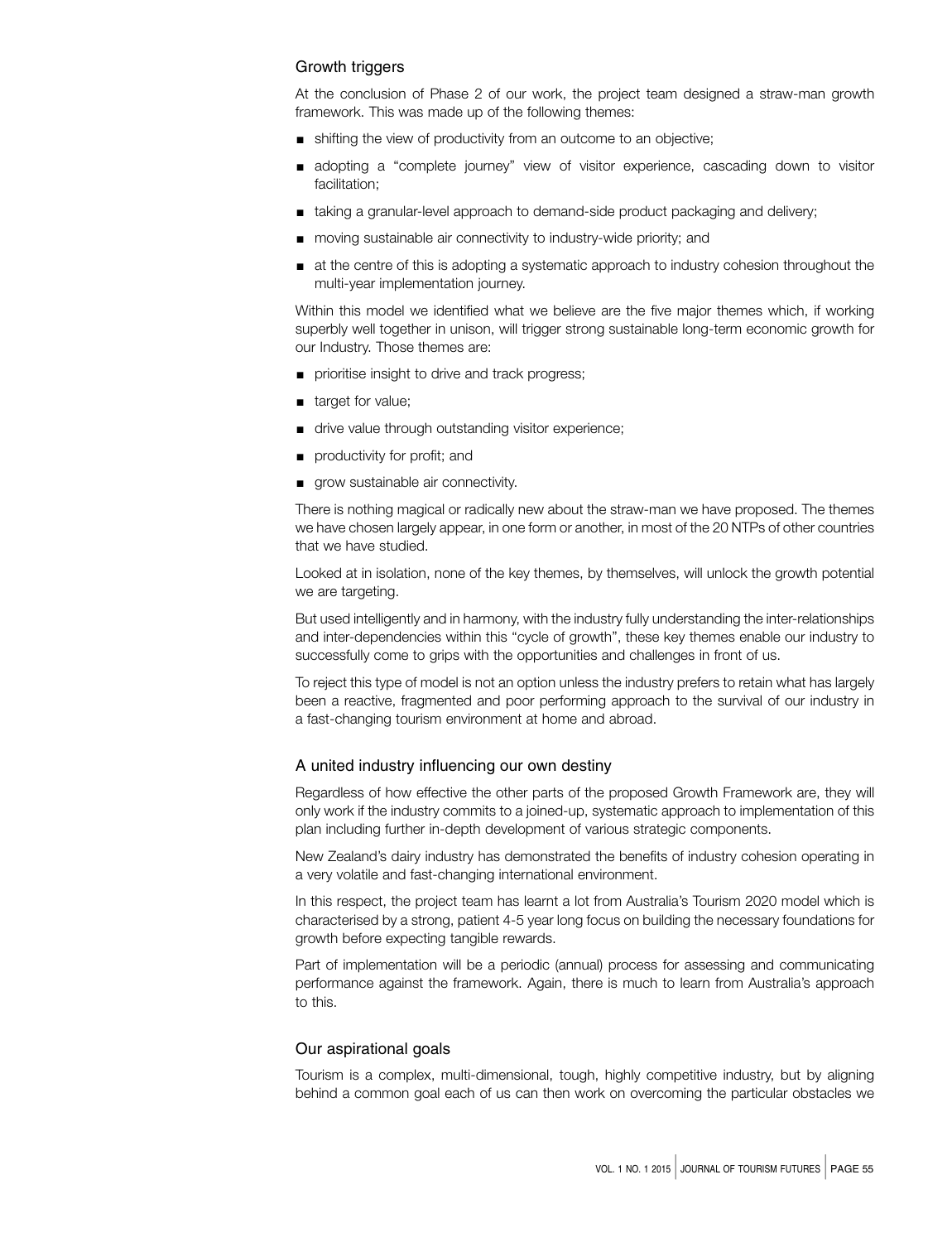face. For all our diversity, for all our differences, we share one "waka" (canoe). Our aspiration is for annual tourism revenues to be \$41 billion by 2025 (Figure 2).

To achieve that, we must grow international tourism at a rate of 6 percent year on year and domestic tourism at a rate of 4 percent year on year. The focus is revenue, rather than visitor numbers – we will grow volume, but we will grow value faster.

#### Implementation

Tourism 2025 reflects an industry which is aligned on a pathway towards aspirational growth. This is a framework, not a strategic plan. It is not intended to be a prescriptive recipe for industry and individual business success. Instead, what Tourism 2025 does is provide vital context for some collective actions by big or small industry clusters and, more importantly, for the thousands of actions individual businesses take each year.

A Tourism 2025 scorecard will be used by the industry to track progress. This scorecard will annually record industry performance against a range of key performance indicators being developed by TIA with industry support. It is not just about tracking the top-line dollar performance. It is also about understanding what lies beneath those figures and, in a range of areas, what must be true if top-line aspirations are to be realised.

TIA has the following areas of responsibility for the implementation of Tourism 2025:

- ' to be the framework's custodian communicate the stories that show Tourism 2025 in action;
- use the annual TIA Summit to publish progress against the aspirational goals;
- ' encourage and support tourism sectors to play their part; and
- lead or co-lead some Tourism 2025 initiatives.

Ultimately, the success of Tourism 2025 lies with the collective New Zealand tourism industry. The framework has been created, opportunities for value identified and a clear growth